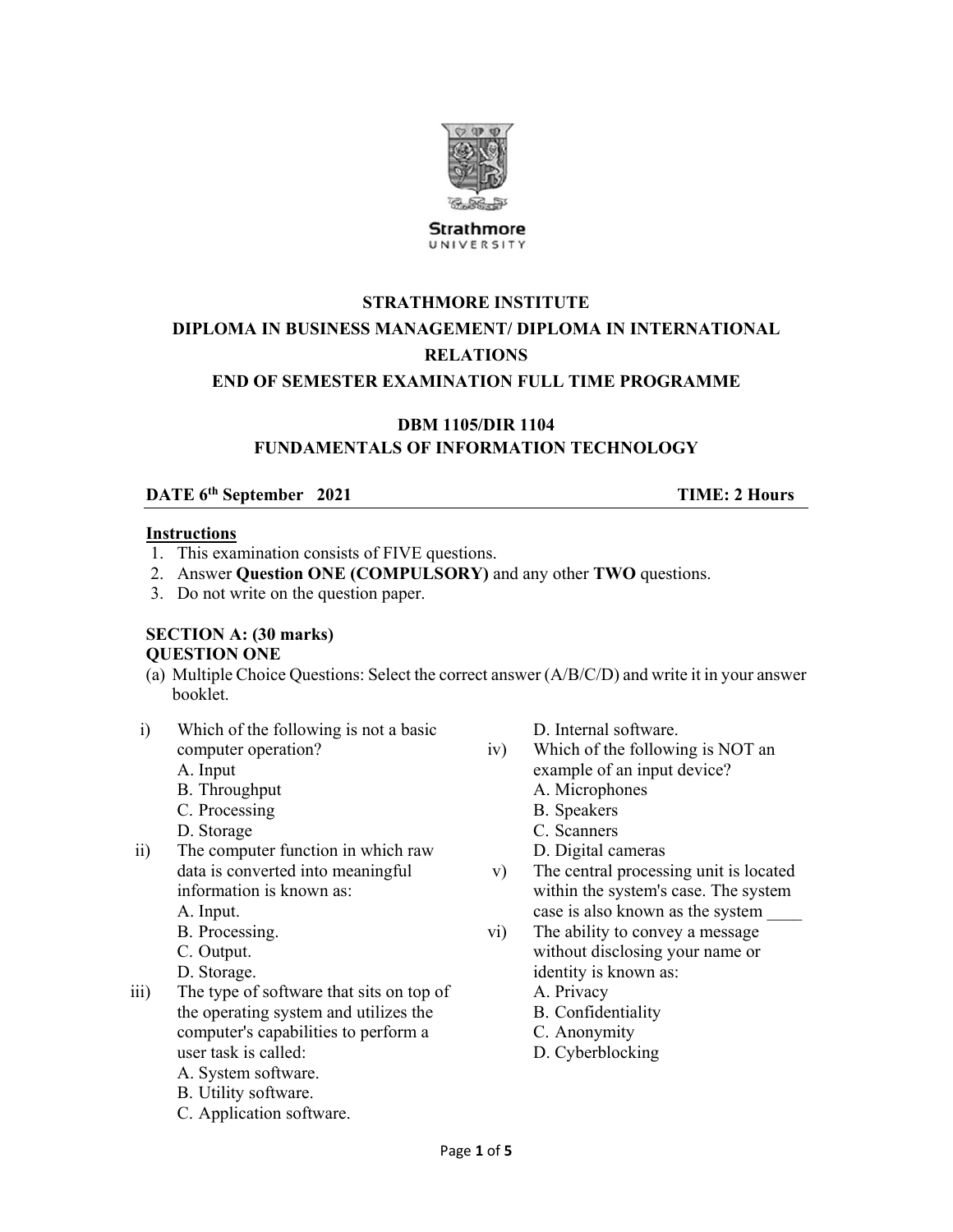- vii) Which of the following is the best definition of a cookie? A. It is a virus appended to an online shopping transaction B. It is a plain-text file written to your hard disk by a Web site you visit C. It is a file containing consumer information sold by an online store to a marketing company D. It is an unsolicited advertisement that pops up on your computer
- viii) Which of the following is not a technique you can effectively use to reduce the amount of unauthorized email on your computer? A. Use a "throwaway" e-mail address when visiting a chat room B. Avoid giving your name and e-mail address on marketing questionnaires C. Disable cookies on your Web browser D. Reply to spam and ask to be

removed from the mailing list

- ix) This type of software collects your personal information, monitors your Web surfing habits, and distributes this information to a third party. A. Advertisement software
	-
	- B. Pop-upware
	- C. Spyware
	- D. Malware
- x) In a denial-of-service attack, the commandeered computers form a botnet, and the individual computers are called:
	- A. Attackers
	- B. Zombies
	- C. Slaves
	- D. Worms
- xi) Using a technique known as \_\_\_\_\_\_\_\_, a message is sent to a computer system using an IP address disguised as one from a trusted source. A. Electronic data collection B. IP spoofing
	- C. Hacking
- D. Illegal access xii) Which of the following is NOT a network communications device?
	- A. Switch
- B. Router
- C. NIC
- D. LAN
- xiii) Which of the following network devices has the capability to determine the best path to transmit data and determine alternative pathways? A. Router B. Switch C. Pathfinder
	- D. Director
- xiv) Which of the following is not a disadvantage of networks? A. Lack of privacy
	- B. Loss of autonomy
	- C. Sharing important information
	- D. Security issues
- xv) A local area network (LAN) in which all the computers are equals is called  $a(n)$  network.
	- A. Equal resource
	- B. Peer-to-peer
	- C. Client/server
	- D. Equal sharing
- xvi) The term network topology refers to the:

A. Type of network operating system used on the file server.

B. Type of Internet connections available to users of the network. C. Physical layout of a local area network.

D. Contention-management strategy used to resolve collisions.

- xvii) In order to access resources on the Internet, the location or address of the resources must be specified. These addresses are called:
	- A. Uniform Resource Locators (URLs)
	- B. E-mail forms
	- C. Packets
	- D. Microsoft Network (MSN)
- xviii) The process of loading the OS to memory is which of the following?
	- A. Configuration
	- B. Booting
	- C. Authentication
	- D. Installing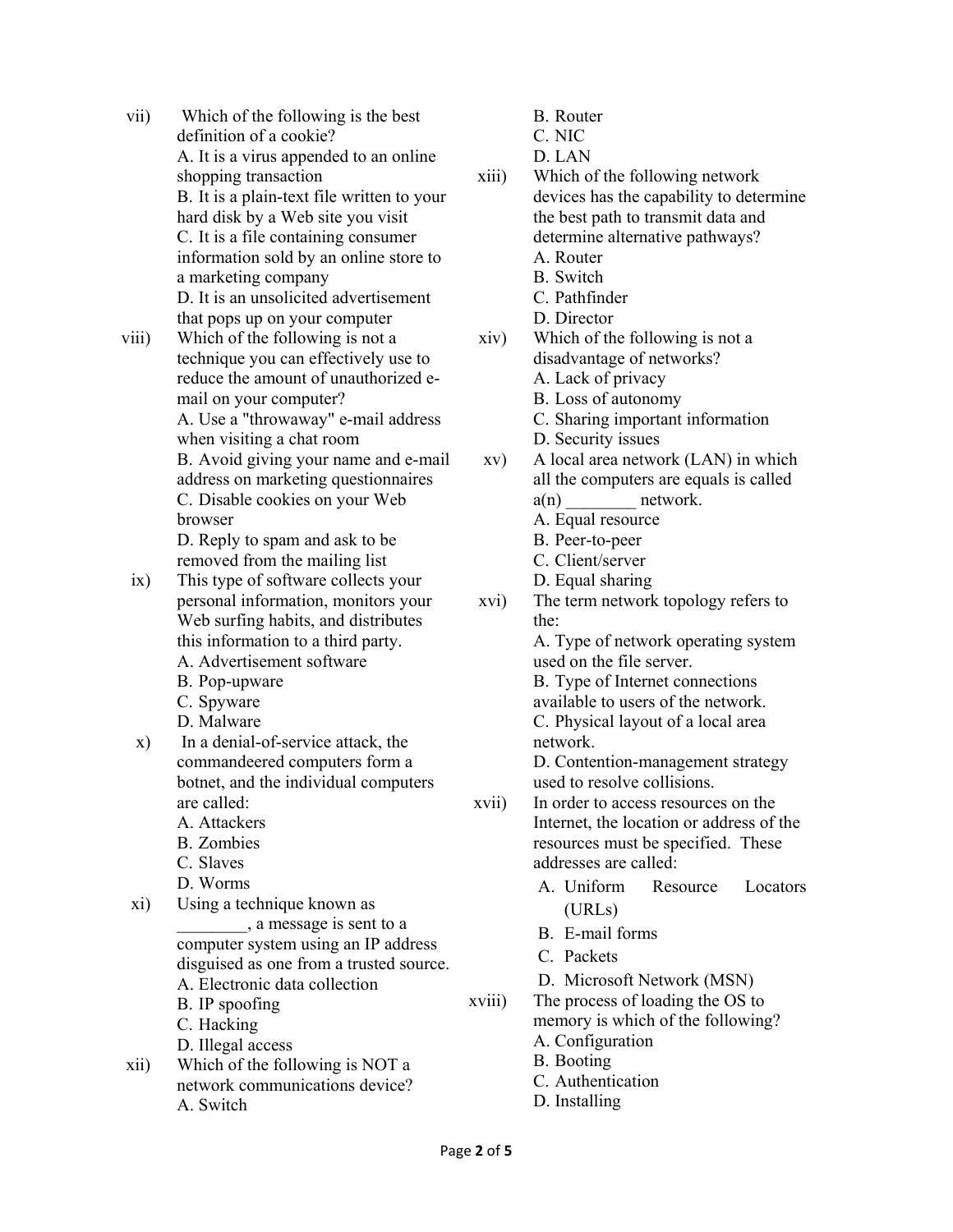xix) Starting a computer that is not already turned on is called a:

- A. Warm boot.
- B. Fast load.
- C. Cold boot.
- D. Cold load.
- xx) The is the central part of the Operating System (OS) that consists of actions the OS uses most frequently, such as starting applications. A. Kernel B. Core module C. Critical data set D. BIOS
- (b) Giving specific examples, discuss how information technology/information systems are used in the following fields: government, insurance, retail business and healthcare.

**(4 marks)** 

(c) Explain any **three** requirements for computer systems to be connected to the internet

- **(3 marks)** (d) Interest in commercial uses for the internet has grown rapidly over the past years. Using
- relevant examples, describe **three** business applications to which the internet can be applied. (**3 marks)**

#### **SECTION B: (15 marks per question. Choose any Two)**

#### **QUESTION TWO**

(a) Using a relevant diagram, describe a computer based on the Von Neumann model.

**(3 marks)** 

- (b) Explain the function of each of the **four** subsystems of a computer defined in the von Neumann model. **(6 marks)**
- (c) Giving **two** examples of each, describe the **two** major components of a computer system. **(4 marks)**
- (d) The memory of a computer system contains both RAM and ROM. State **two** differences between RAM and ROM in a typical computer system. **(2 marks)**

| <b>QUESTION THREE</b><br>(a) Discuss three benefits of using a computer network?          | $(3 \text{ marks})$ |
|-------------------------------------------------------------------------------------------|---------------------|
| (b) Describe a LAN and a WAN; give an example of each.                                    | $(4$ marks)         |
| (c) Explain three differences between system software and application software. (3 marks) |                     |
| (d) Describe the following aspects of computer security.<br>Confidentiality               | $(5 \text{ marks})$ |

- ii. Integrity
- iii. Identity theft.
- iv. Malware
- v. Firewall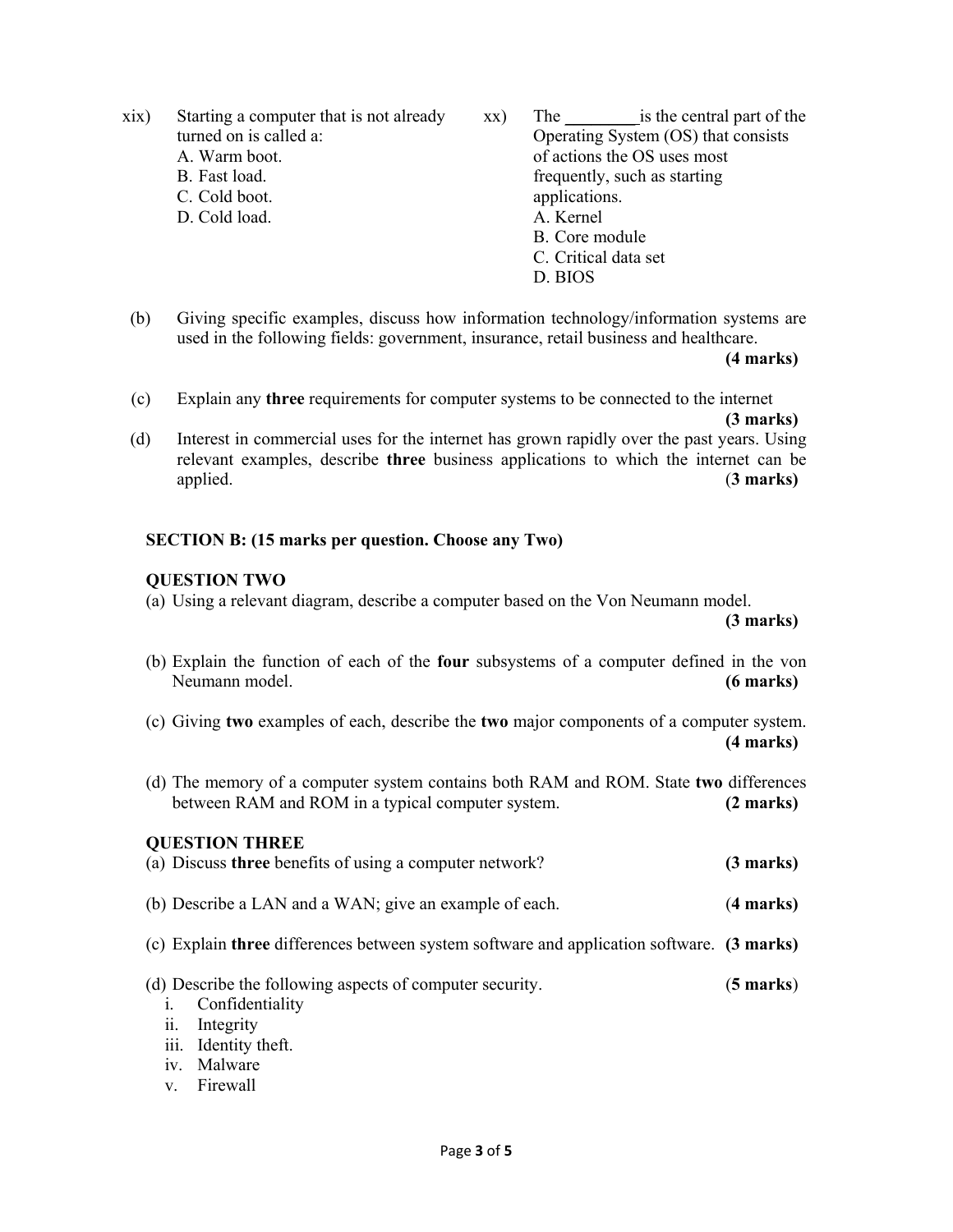#### **QUESTION FOUR**

- (a) Describe an Information System, giving at least **two** reasons why organizations use information systems. **(4 marks)**
- (b) Draw a representation of the three levels of management/workers in any given organization type. (e.g., Hospital, University, Manufacturing Company, Bank etc.). Clearly illustrate the major kind of information system(s) used at each level of management, the groups of staff served at each level and the major business functions.

**(6 marks)** 

- (c) Describe the activities performed by staff at each level of management. (**3 marks)**
- (d) Describe **two** essential qualities of good information. **(2 marks)**

#### **QUESTION FIVE**

As part of the Information Technology lectures, we had lab lessons where you learnt how to use various application packages such as MS-Word and MS-Excel. Answer the following questions, drawing from your knowledge of these two programs:

- (a) Eric is studying pottery at college. He must create a manual detailing step-by-step how to make a pot. State two advantages of using MS-Word, rather than handwriting when creating this manual. **(2 marks)**
- (b) Eric's hands are often covered in clay. He creates this manual while working on a pot. State a method he could use to enter text without using the keyboard. **(1 mark)**
- (c) Part of his manual is shown below.

#### **How to Make a Pot**



Making a clay pot takes patience, talent, time, and persistence. The value of practice cannot be underestimated. The quality of the clay used is also of vital importance, and the best clay in Kenya is available from Turkana by the lake. Your pots will be prettier and last longer if you follow these steps

carefully. Requirements: • Good quality clay. • A potter's wheel. • A kiln. On the following pages I will explain the steps and show some photographs demonstrating how to make a pot.

- i) State the feature in MS Word used to make the list of requirements stand out. **(1 mark)**
- ii) Eric inserted the photograph into his manual and made the text flow around the photograph. Name this feature. **(1 mark)**